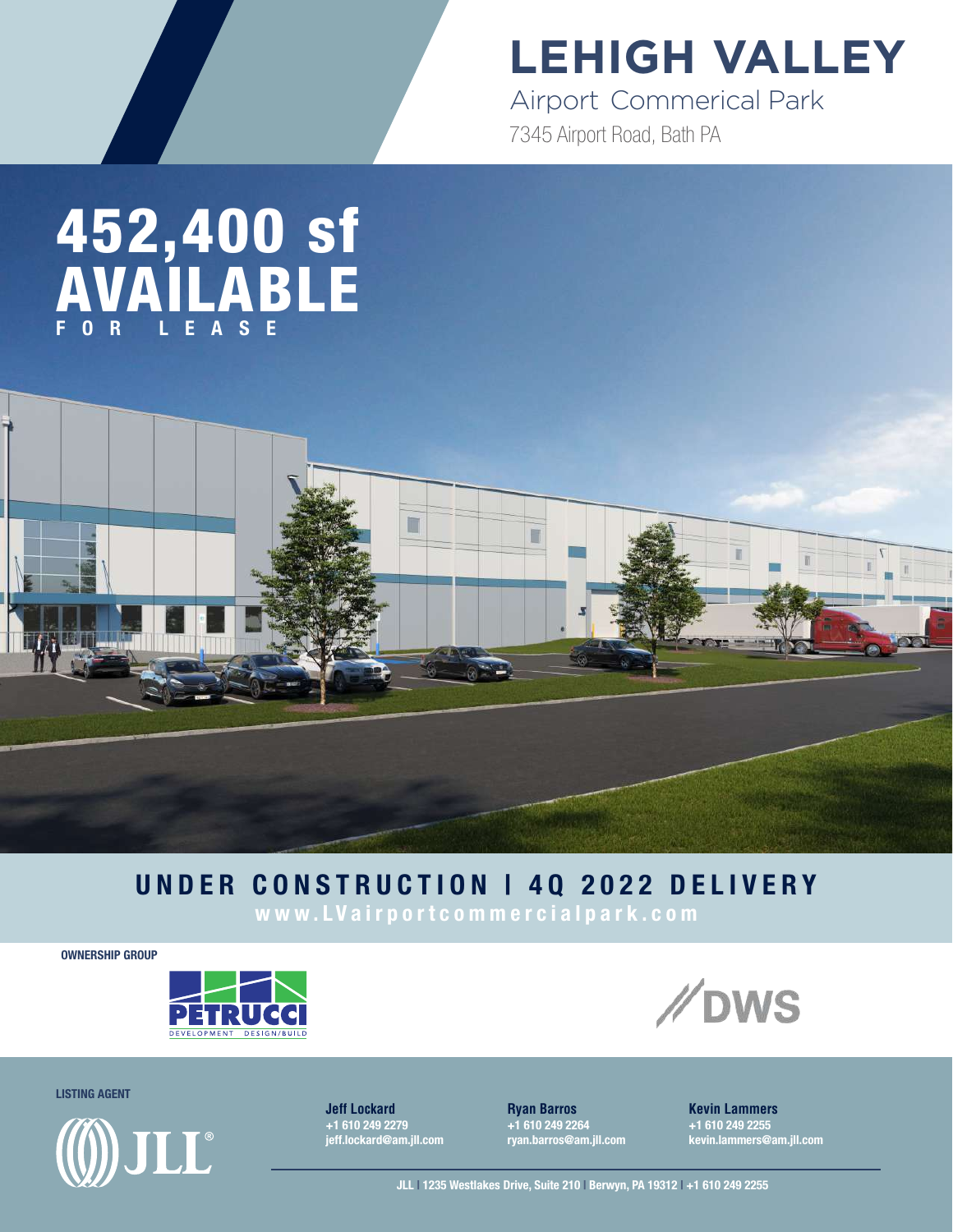# **LEHIGH VALLEY** Airport Commerical Park





- Located in the heart of Lehigh Valley, Pennsylvania
- Within a 5 minute drive to both the largest FedEx Ground Hub in the US and the Lehigh Valley International Airport
- Close proximity to Route 22, I-78, and I-476 providing immediate east-west and north-south interstate access
- Within a 90-minute drive to NYC and the Ports of New Jersey
- 692,092 population and 363,614 workforce population within a 30-minute drive time

# 452,400 SF AVAILABLE

**36'** clear height

**78** dock doors

**211** car parking spaces

**100** dedicated trailer stalls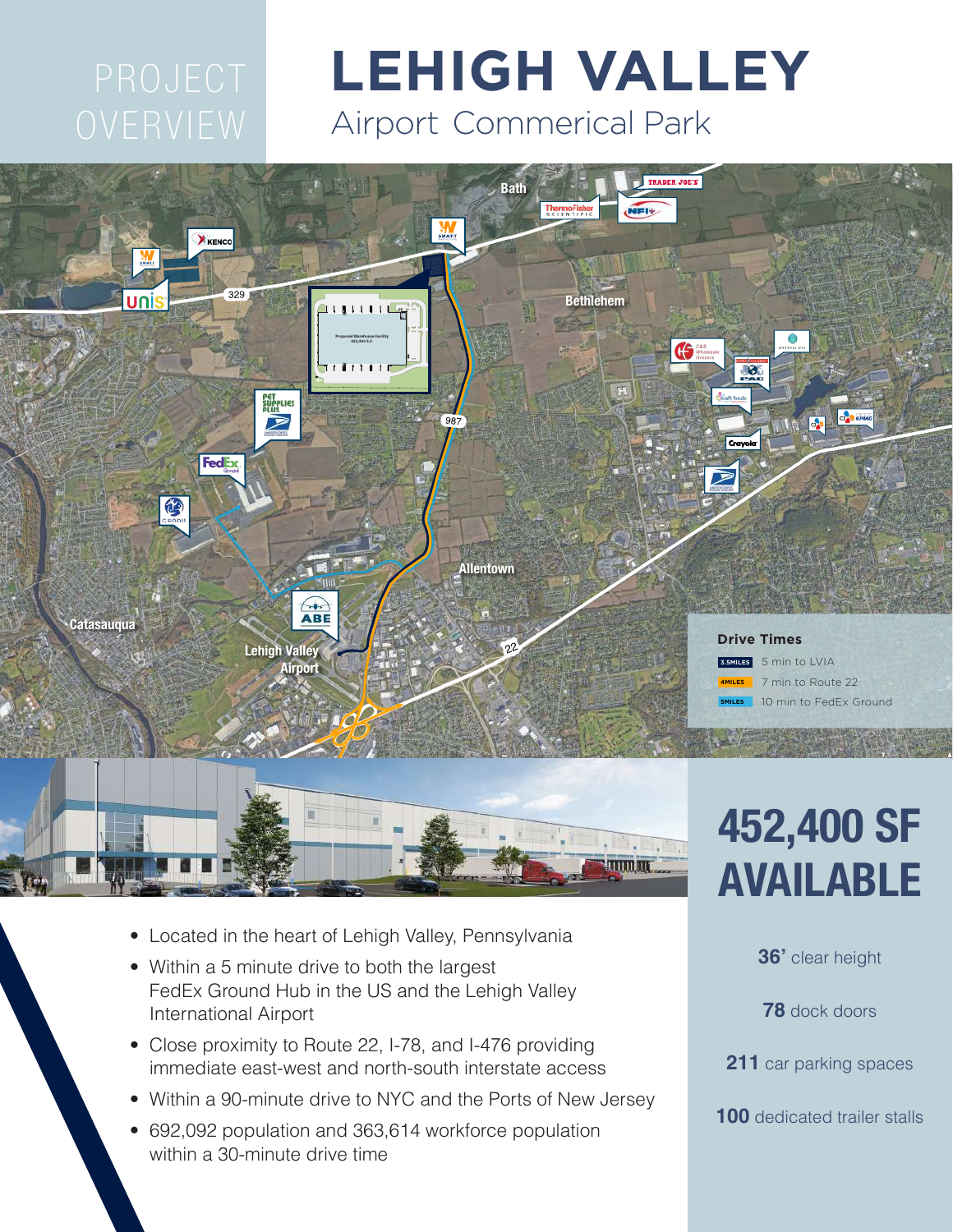#### BUILDING SPECIFICATIONS



#### LEHIGH VALLEY AIRPORT COMMERCIAL PARK, BATH, PA

| Land Area                  | 32.20 Acres                                                                                                                         | Car Parking            | 211 spaces                                                   |
|----------------------------|-------------------------------------------------------------------------------------------------------------------------------------|------------------------|--------------------------------------------------------------|
| <b>Building Area</b>       | 452,400 SF                                                                                                                          | <b>Trailer Parking</b> | 100 dedicated stalls                                         |
| Main Office &<br>Restrooms | ±4,200 SF of main office + trucker's lounge with restroom                                                                           | <b>Truck Court</b>     | 130' Truck court depth with 60' reinforced<br>concrete apron |
| Construction               | Exterior Walls: Pre-cast structural load bearing<br>concrete wall panels<br>Structure: Conventional structural steel framing system | Clear Height           | 36' clear, Inside first column line                          |
| <b>Dimensions</b>          | 870' width x 520'depth                                                                                                              | Column<br>Spacing      | 50' depth x 54' width typical with<br>60' deep speed bay     |
| Roof                       | White TPO Single ply (60 mil) fully adhered roofing system                                                                          | Lighting               | LED high bay fixture lighting with occupancy sensors         |
| <b>Floor</b>               | 6" reinforced (Ductilcrete) slab                                                                                                    | Sprinkler<br>System    | <b>ESFR</b> system                                           |
| Loading<br>Configuration   | Cross-dock                                                                                                                          | Power                  | 4,000-amp, 480/277-volt, 3-phase, 4-wire system              |
| Dock Doors                 | Seventy eight (78) 9' x 10' manually operated dock doors each<br>equipped with 45,000 lb. mechanical levelers, seals and bumpers    | <b>HVAC</b>            | Rooftop mounted Cambridge hot air rotation units             |
| Drive-in Doors             | Four (4) 12' x 14' motor operated drive-in doors                                                                                    |                        | <b>LEED Certified Core + Shell</b>                           |